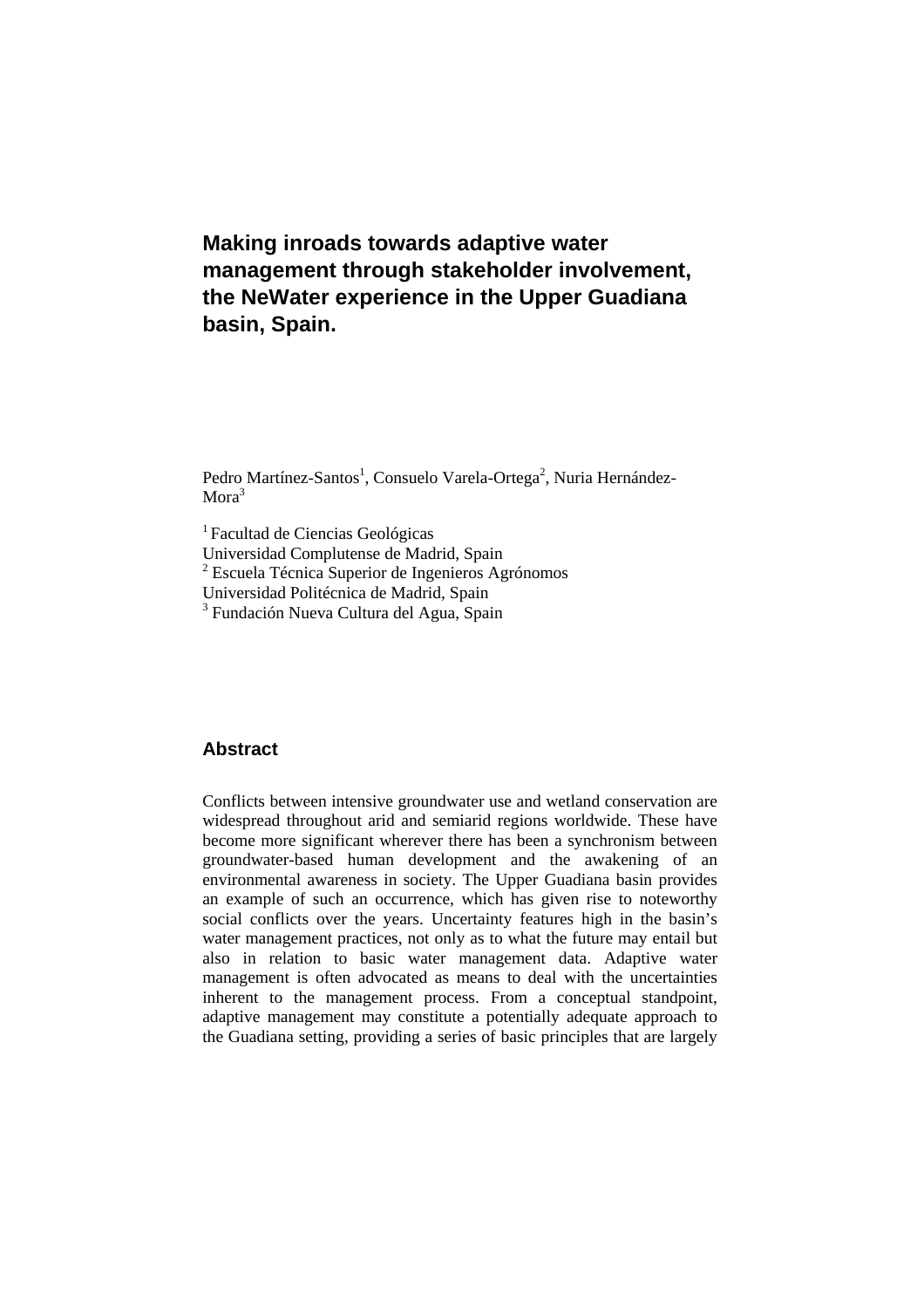implicit within the demands of the EU Water Framework Directive. This paper dwells on explaining the experience in the basin of the NeWater project, an EU-funded initiative that aims at developing new approaches to adaptive water management under uncertainty. NeWater work essentially comprises the implementation of an informal public participation forum that among other initiatives includes participatory modelling approaches. These have served the purpose of identifying the key drivers for change in the basin and developing coherent scenarios to be tested by the models.

#### **1 Introduction**

Over the last thirty years, rapid change and adaptation have been key to water resources management in the Upper Guadiana basin. Much like in other semiarid regions of the world, the generalization of intensive groundwater use has virtually offset the effects of the region's endemic drought problems, thus supporting irrigation-based social and economic welfare and acting as the main driver for prosperity (Garrido et al 2006, Llamas and Martinez-Santos 2005). On the other hand, pumping has been the catalyst for unwanted environmental effects such as wetland degradation (Llamas 1988, Fornes et al 2001). The clash between human development and environmental protection is currently at the heart of widely voiced water conflicts, both at the inter and intra-basin scale, and calls for further adaptation in the dawn of the Water Framework Directive (WFD).

Since adaptive water management relies heavily on public participation, one of the main objectives of NeWater work in the Upper Guadiana basin is to support the transition to inclusive public participation processes. This is largely an achievement in itself, given the climate of conflict that exists among the main water actors, the lack of a participatory tradition in water management and the demands established by the WFD.

The main objective of this paper is to analyse the stakeholder involvement framework developed within the project, exploring its potential contribution to adaptive management at the basin scale. The paper provides an overview of the participation process, examining each of the different stages involved. The focus then shifts to discussing the contents of each of the five stakeholder meetings, all of which were held between spring 2005 and the beginning of 2007.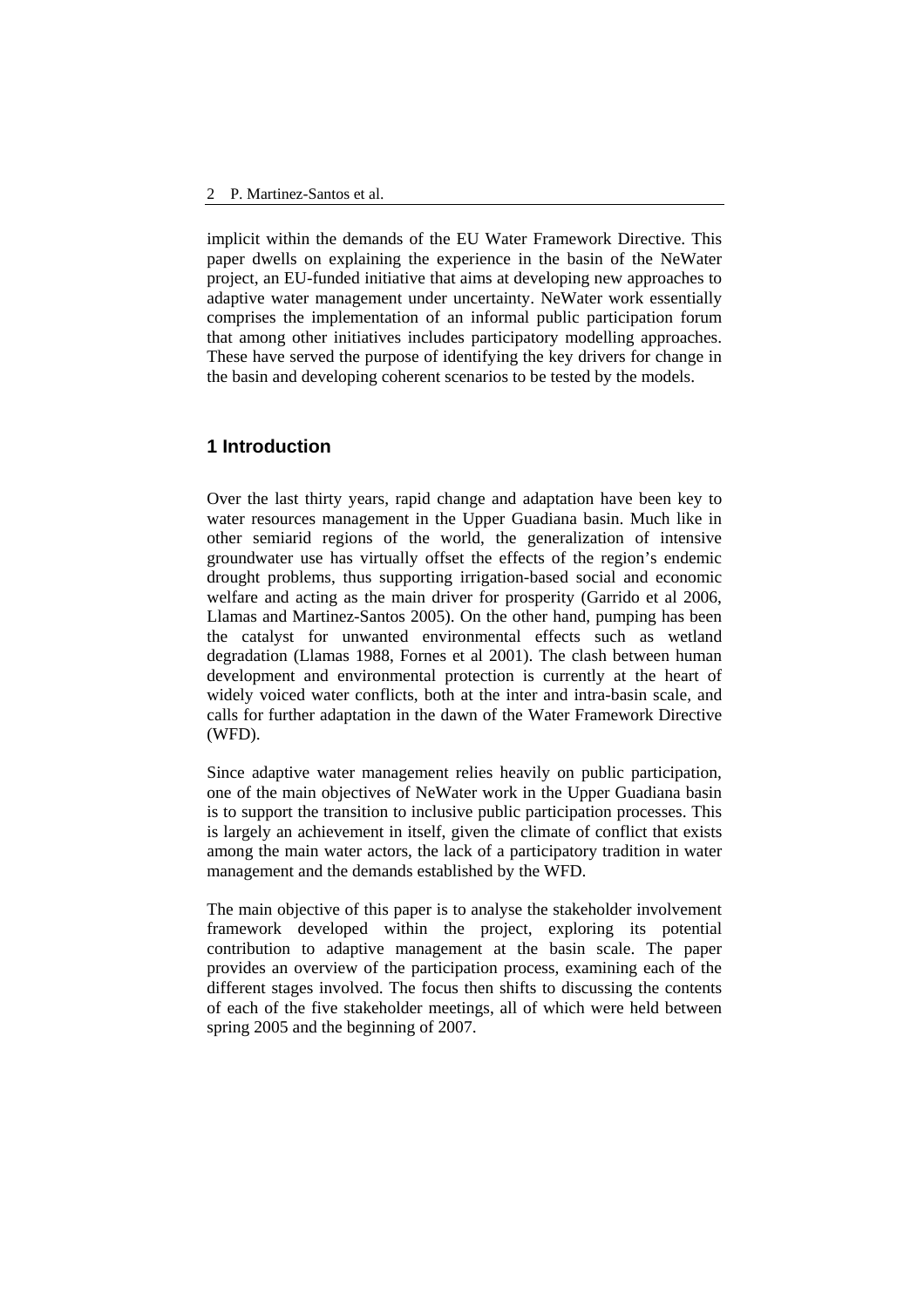Meetings contributed to identify the main stakeholder and policy-driven aspects of water management. Key drivers were in turn used to devise a series of vulnerability scenarios to be tested by means of hydrological and agro-economic models. In addition, stakeholder meetings served the purpose of facilitating a non-binding social learning forum for the key stakeholders. This is perceived as a timely addition to the basin's water management framework, particularly since the NeWater stakeholder process has run parallel to the development of the recently approved Upper Guadiana Water Plan (UGWP).

# **2 Adaptive water management and its potential application to the Guadiana setting**

The adaptive management concept is not specific to the water policy framework. It was first introduced to scientific literature by Holling (1978), and originally focused on the use of system models to underpin management decision-making for harvesting fisheries and forests. Since the 1970s, adaptive management has become widespread, and is currently applied to natural resources so diverse as grasslands, waterfowl or national parks. Nevertheless, adaptive management is still referred to as a relatively new concept, often more influential as an idea or as a fashionable word for managers than as a practical tool per se (Lee 1999, Allan and Curtis 2003).

The adaptive management concept is manifold and difficult to capture in a few words (Downs and Kondolf 2002). In general terms, it could be said that adaptive management is a learning approach to handle ecosystems and natural resources under uncertainty. In other words, it is a flexible form of management, akin to a scientific experiment, which operates on a typically iterative fashion while relying heavily on stakeholder input.

The adaptive approach does make some interesting points in regard to natural resources and ecosystems management. Since rapid change has become an inherent feature of the modern era, vulnerability and resilience assessments are increasingly acquiring significance as indicators of risk and of a system's capacity to cope with uncertainty (Holling 2001). Thus, adaptive capacity is often perceived as a key issue within current and future water policy frameworks, not only in regard to potential climate hazards, but also to political and legal constraints. From a conceptual standpoint, adaptive management looks as though it may provide a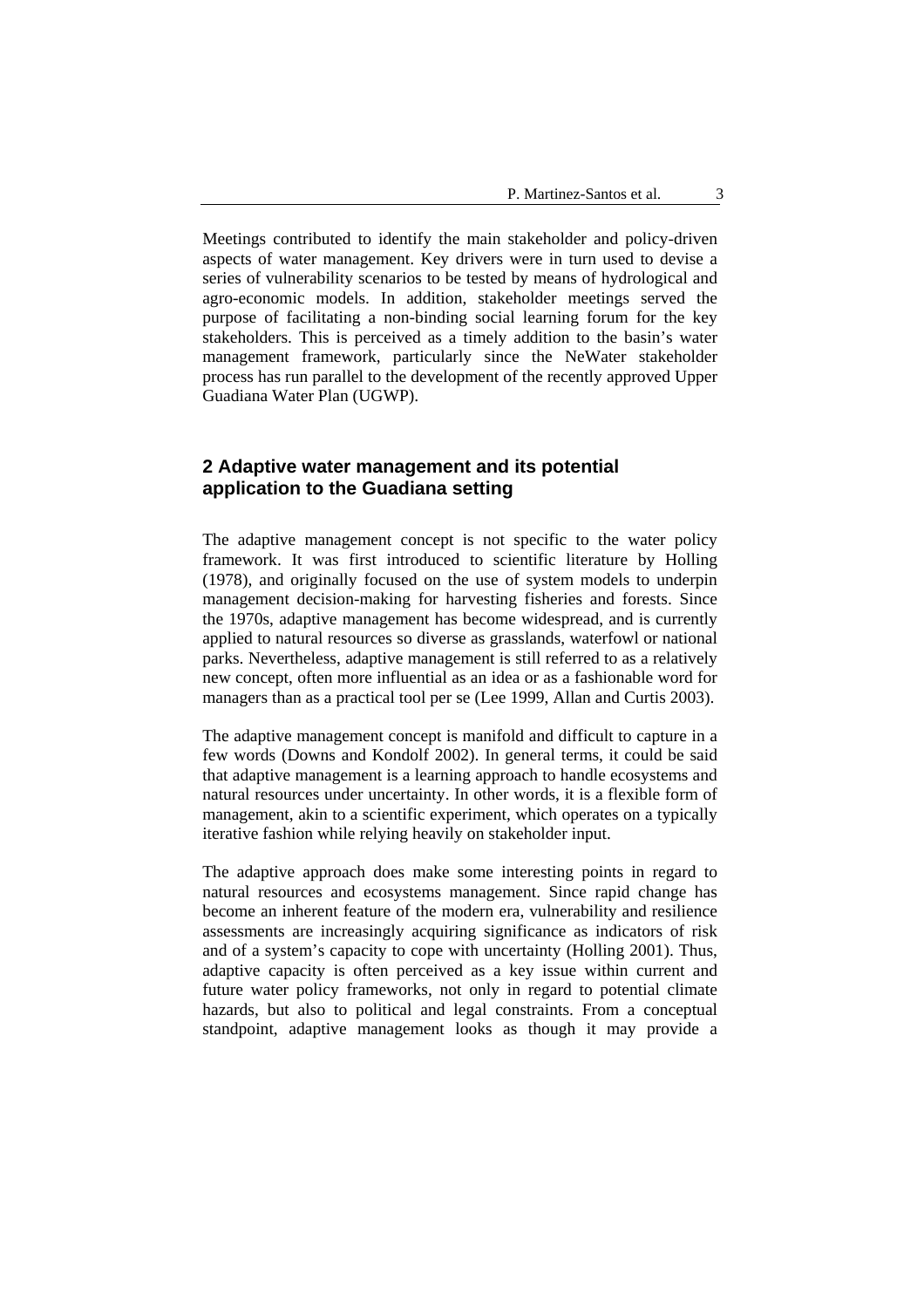potentially adequate approach to the Guadiana setting, providing a series of basic principles that are largely implicit within the demands of the EU Water Framework Directive.

Adaptive management is participatory per se, as it advocates stakeholdermanager interactions as a way to attain better understanding of the system and a broader sectoral integration. In addition, the iterative nature of adaptive management places a significant emphasis on empirical evidence, which may constitute an important step towards transparency in water management regimes. Adaptive management requires a periodic evaluation of decision outcomes, and thus also encourages accountability. Furthermore, by embracing uncertainty as an inherent part of the management process, the adaptive approach may yield decision-making more flexible, enabling systems to be better prepared to cope with external hazards.

On the other hand, the adaptive approach is not free of the burden of experience. Despite its potential appeal, the adaptive management concept does not often translate well into practice (WWPRAC 1998, Lee 1999, Stankey et al 2003), largely due to its requirement for a long-term commitment as well as to commonplace stiff legal and institutional frameworks. In particular, adaptive management attempts have seemingly struggled in instances similar to the Guadiana, where socio-environmental conflict often polarizes the water policy debate (Gunderson 1999).

This leads to a first issue of concern. Is adaptive water management feasible in a world where political terms span only four to six years? Contrary to other natural resources, water affects one hundred percent of the population, and provides a key element in the livelihoods of strong social lobbies, notably farmers. Thus, water often presents an emotional dimension that other resources simply do not have, particularly in arid and semiarid settings such as the Guadiana. In these regions, water easily becomes a pivotal element in election campaigns, which may in turn make it difficult to sustain an adaptive management programme over time. This can pose a significant drawback to the concept, since adaptive management typically requires long periods of time to yield results (Lee 1999).

On the other hand, the Guadiana setting presents a series of peculiarities that currently pose a challenge to any type of management. As stated in the introduction, illegal drilling and pumping is widespread, metering devices are generally lacking, and uncertainties in regard to irrigation data are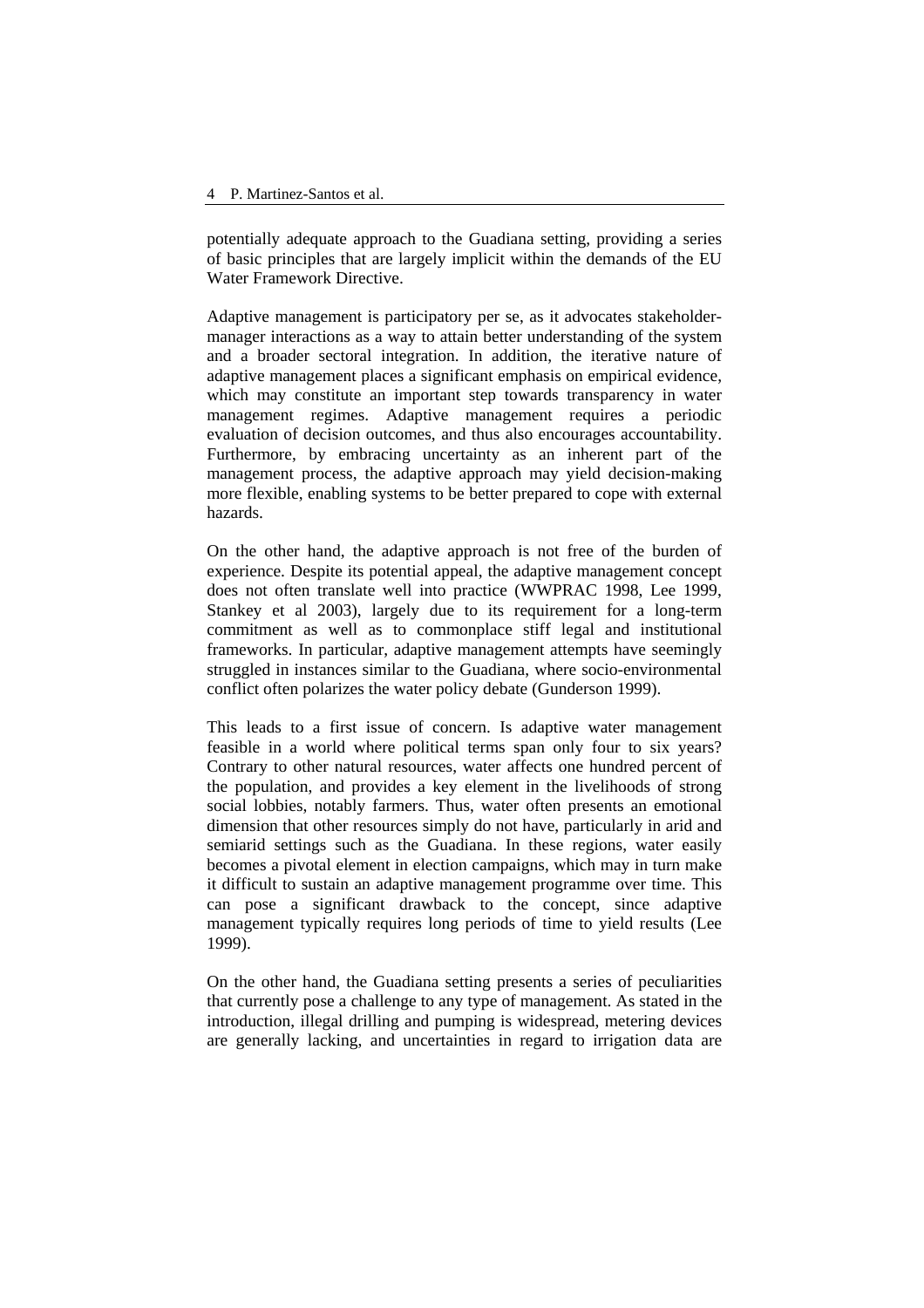significant. In such a situation, where conflict among stakeholders and water authorities is also significant, attaining greater transparency in water data is a paramount step before the adaptive approach can be implemented.

Furthermore, there is a considerable lack of experience on the participation front. The Guadiana Water Authority has recently made significant inroads in order to involve stakeholder collectives and has started to work on a public participation plan to comply with the participation requirements of the Water Framework Directive (WFD). However, aforementioned conflicts may pose an additional difficulty in the first steps of the basin's public participation fora.

Last but not least, the Guadiana case shows how water policy may at times become a direct function of agricultural policy. Given Spain's current institutional framework, water is dealt with through basin agencies (Water Authorities), who in turn depend directly on Madrid's central government. On the other hand, agricultural and environmental policies are drafted by autonomous regional governments. This mismatch essentially entails that cooperation between basin agencies and autonomous governments does not always flow adequately, since it is at times hampered by competing political interests. Potential adaptive management approaches should therefore allow for a cross-institutional dimension which is yet to be explored.

Despite its limitations, adaptive management may prove an interesting approach to handling the multifunctionality of water resources within the Guadiana basin in the future. However, it does not seem realistic to pretend that it can be implemented in the short term. On the other hand, the rationale behind NeWater research is that inroads can be made towards a more adaptive conception of water management (Pahl-Wostl et al 2005). Thus, the NeWater project has focused on a two-fold objective, namely fostering cross-sectoral integration and developing site-specific adaptive management tools. These are further explained in the following sections.

## **2 Stakeholder involvement in the Upper Guadiana basin**

As explained in the previous section, adaptive management embraces uncertainty as part of the management process. Involving stakeholders is a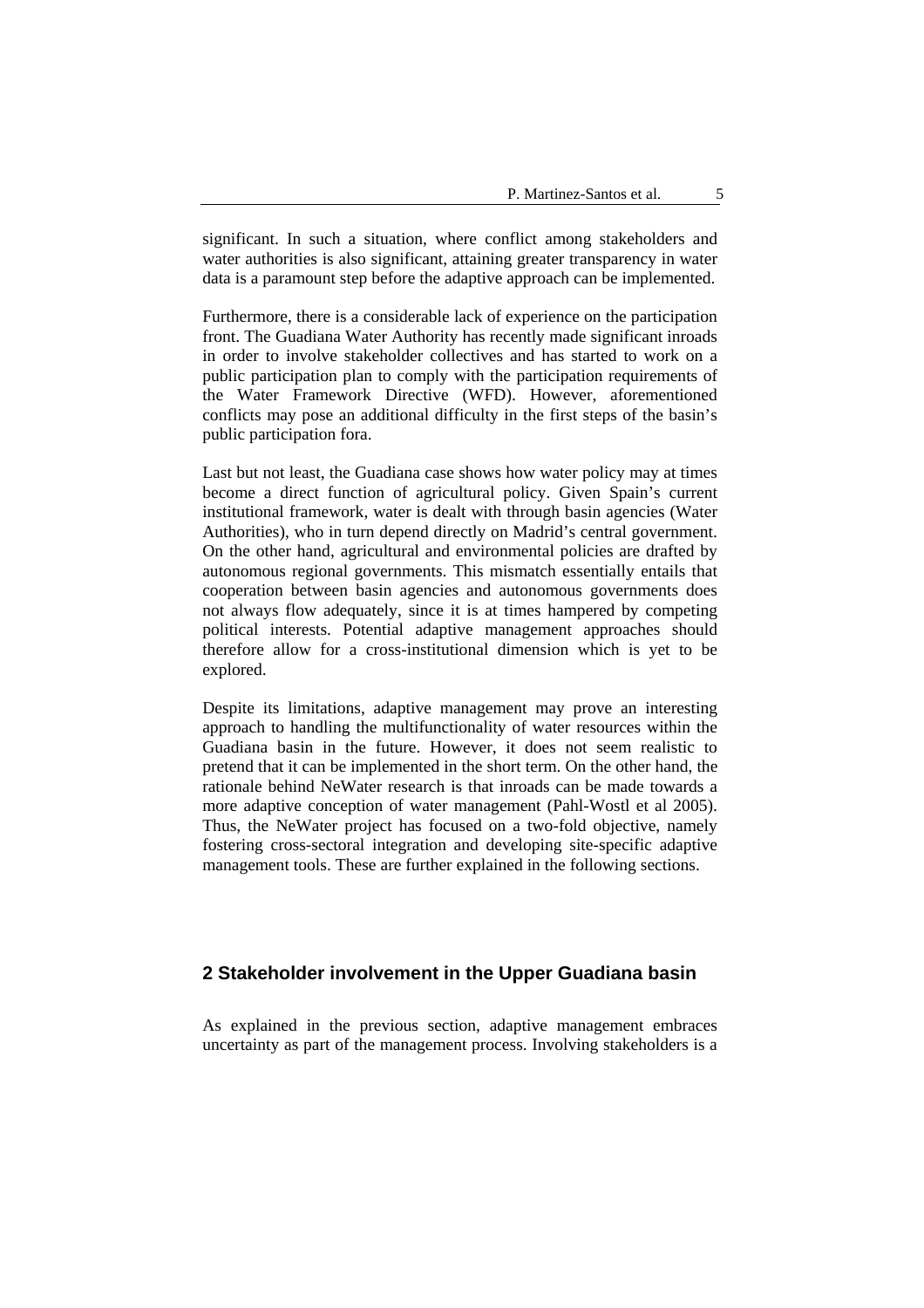way to narrow down management uncertainties, and it also helps to identify the key drivers for change and the most vulnerable units. Therefore it is a feature of adaptive management regimes.

The participatory process in the Upper Guadiana basin was designed to make sure that all relevant stakeholders took part in the discussions. This was important given the climate of conflict that traditionally exists among the main water actors in the area and the fact that participation in water management has traditionally been limited to permitted water users, with other stakeholders and the public at large excluded from formal participation settings. Therefore there had been little opportunity for conflicting views to be shared in a neutral and constructive setting.

Since most of the area's current conflicts seem to arise from the overall lack of agreement on water data and the related uncertainties (e.g. how much water is available, how much is abstracted, how much can be abstracted in a sustainable way), the seminars were designed to enable managers and stakeholders to sit down together and discuss these issues in an informal, non-binding forum. In order to facilitate participation, it was made clear from the beginning that the role of the research team was to provide an unbiased framework for discussion and social learning, rather than to influence sensitive aspects of decision-making. In fact, according to the external evaluation of the participatory process (Correa 2007a and 2007b) it is precisely the non-binding character of these meetings that allowed for a climate of cooperation and minimal conflict. On the other hand, the active participation of the Guadiana Basin Authority in the project enabled the results of the process to serve as a basis from which to build the official public participation plan.

Figure 1 illustrates the key stages of the participatory process. A first introductory meeting was designed to establish contact with the main actors, present the project to them and obtain their willingness to collaborate. In this initial stage, actors were identified by the research team as representatives of the main stakeholder groups based on over 30 years of research experience in the area. Participants in that first meeting were also invited to identify other stakeholders that should be present, and that were invited to subsequent meetings. Once this was achieved, a second meeting was organized in order to determine needs for research, tools and capacity building, as well as to help determine how to break down and discuss water issues during the participatory process. From these discussions three key issues were identified that were the focus of the next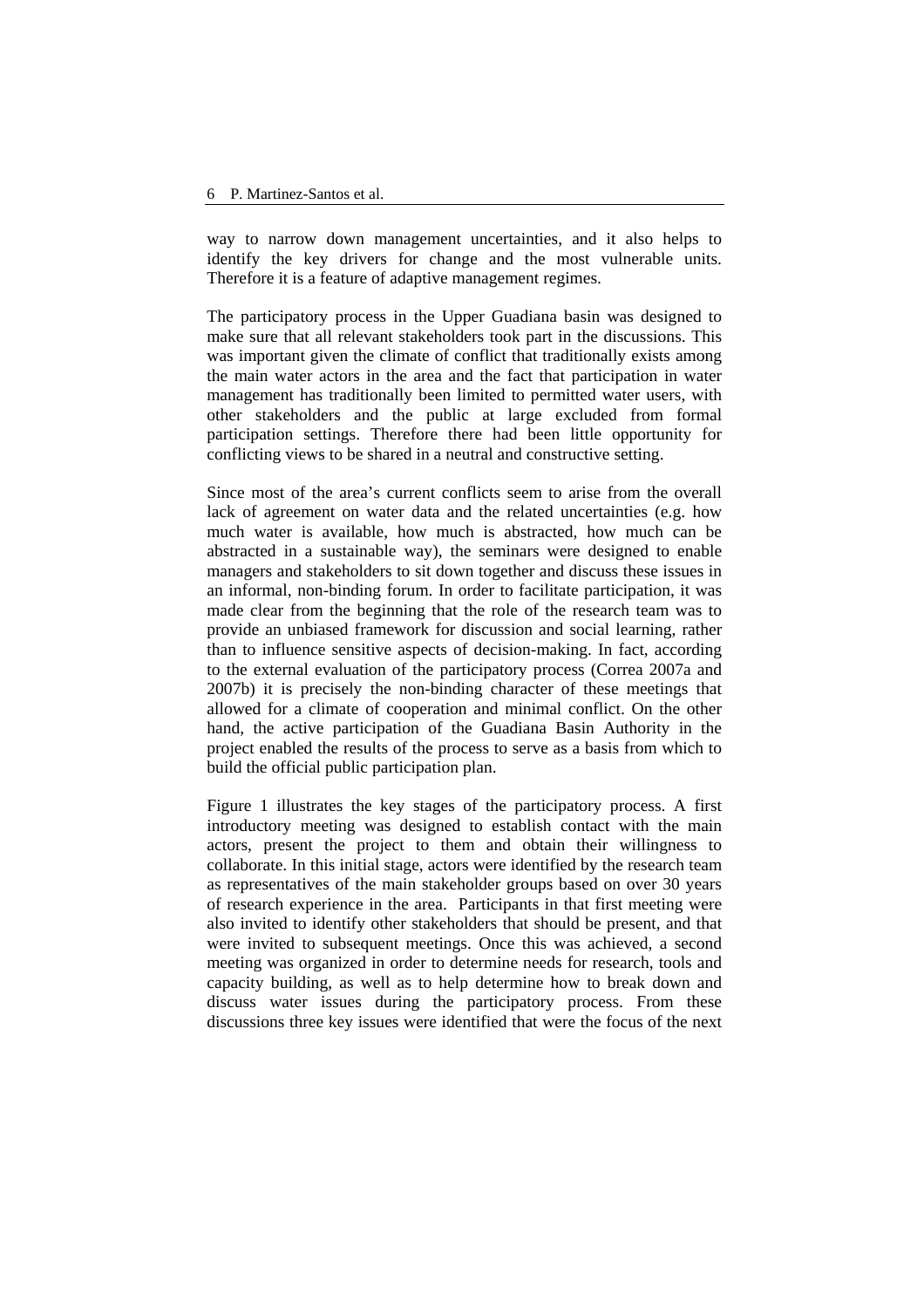thematic seminars: agro-economic, legal-institutional, and hydrological aspects of the area's water policy.



**Fig 1.** Schematic representation of the case study approach for the first two years of the project (Martínez-Santos 2007).

Figure 2 illustrates the basic structure of each meeting. Meetings were organized around a questionnaire developed by the research team on the basis of their experience in the area and the main issues that emerged in meetings #0 and #1. The questionnaires were divided into thematic blocks that served to break down the day-long meetings into discussion sessions. Between 20 and 30 stakeholders participated in each meeting, representing a wide range of interest groups and management agencies: farmers, national and local environmental groups, Guadiana Basin Authority, regional agricultural regulatory agency, farmer unions, etc. Meeting participants were divided into smaller discussion groups, where an effort was made to guarantee that a diverse set of viewpoints was represented. The break out into smaller groups was key to ensure that everyone had ample opportunity to participate in the discussion. Additionally, the small group format was more conducive to build trust among different stakeholder groups, one of the goals identified by stakeholders in meeting #0. A group moderator/reporter was responsible for guiding the discussion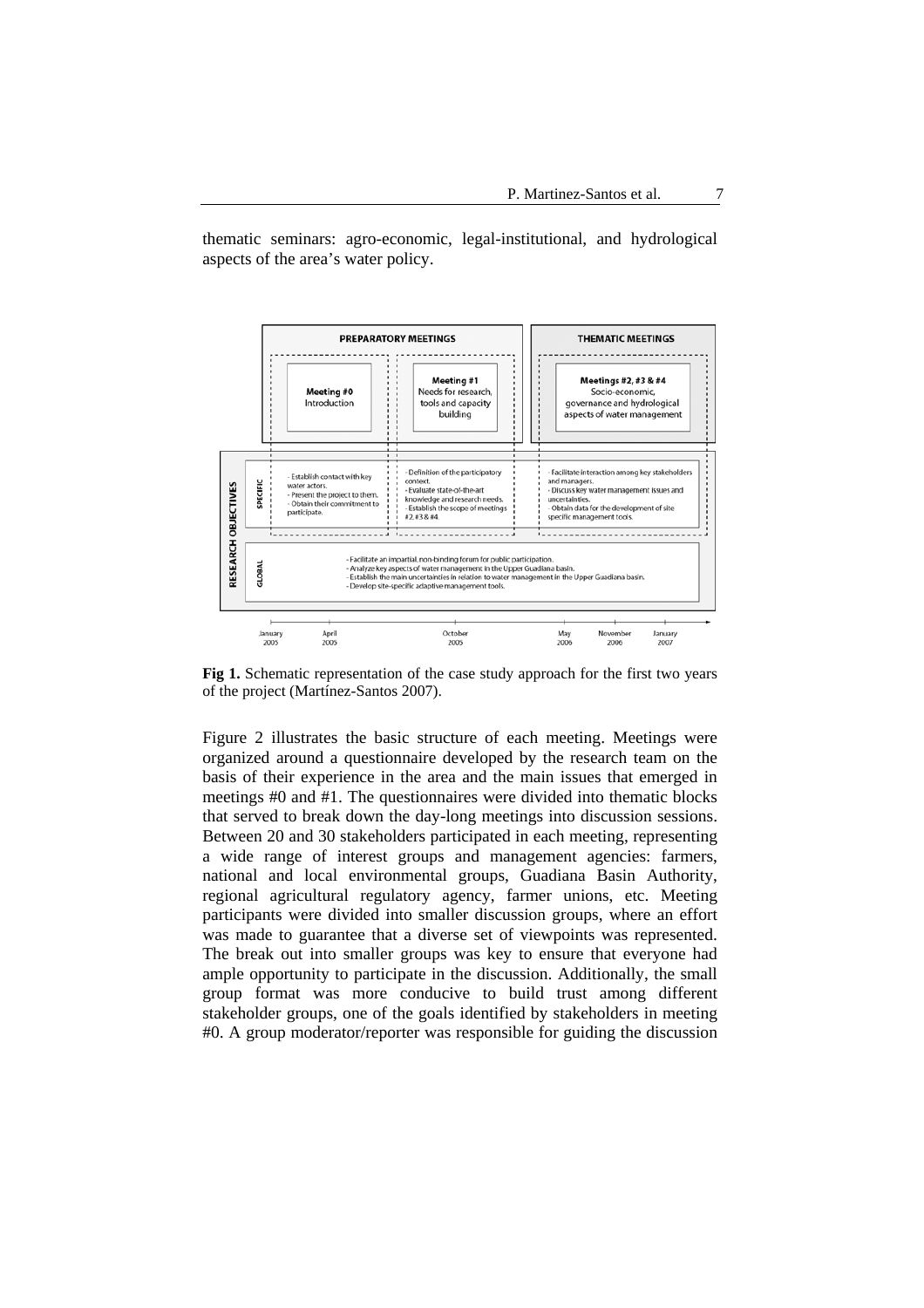in each break out group and reporting back to the main group in plenary sessions.



**Fig 2.** Schematic representation of the stakeholder meeting process (Martínez-Santos 2007)

The results of the plenary sessions and the written answers to questionnaires were gathered in meeting reports prepared by the coordinators of each meeting. The reports have been used for several purposes, including driver analysis and scenario design, as well as inputs to build and validate socio-economic and hydrological models, as will be discussed in the following section. They are also being used by the Guadiana Basin Authority as a basis from which to develop the public participation process required by the WFD for the elaboration of the new basin management plans.

Participation throughout the entire process was fairly consistent, with representatives from the main stakeholder groups attending every thematic meeting and participating actively in them. Perhaps it was those groups that do not have a seat at formal participatory structures within the Guadiana Basin Authority that considered they benefited most from this process, since they had access to decision-makers and other interest groups and were able to discuss issues and build alliances that may not have been possible in more formal settings. This observation allows for optimism as water planning and decision-making in the basin becomes more open and participatory in the context of the new WFD regulatory framework.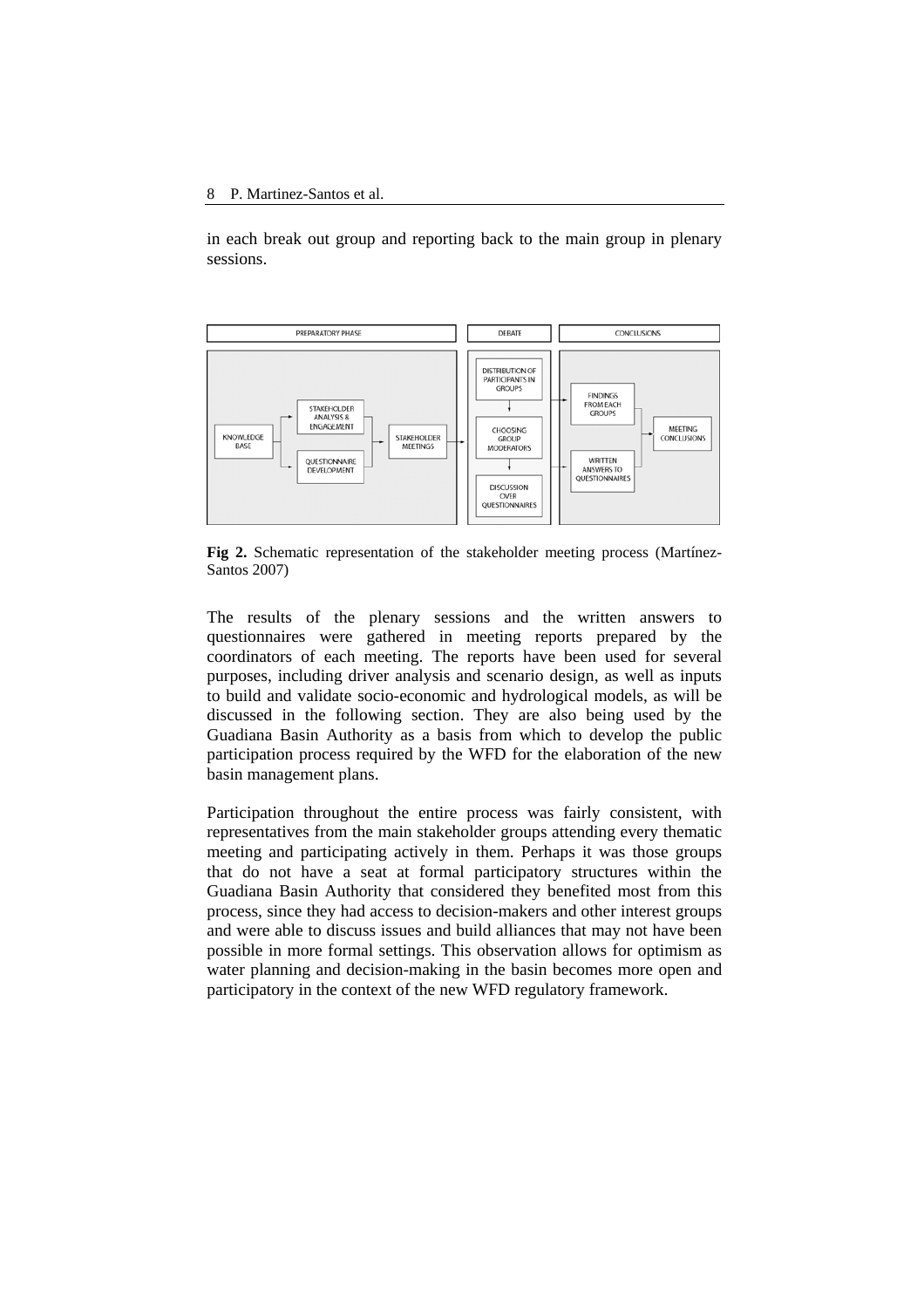A few general conclusions can be drawn from the meetings. First, there is a widespread feeling that there need to be more effective and broader information and participation initiatives. These initiatives need to include all relevant stakeholders, not only permitted users, and be based on open and easy access to relevant information.

A second conclusion is that there is more agreement among different groups than is apparent, particularly in what pertains to the main challenges and possible alternatives to tackle them. In fact, many of the conflicts that exist result from a lack of commonly shared information on basic management parameters (recharge rates, total abstractions, economic impacts of different policy scenarios, total number of permitted and illegal water users, etc).

Thirdly, disinformation and lack of participation allows for manipulation of the public opinion in an issue, such as access to water, that is highly emotional in a semi-arid region as is the Upper Guadiana basin. Again, transparency in decision-making could help bring down the level of conflict and facilitate cooperation among different stakeholders and decision-makers. In this sense, the experience of the participatory process in the Upper Guadiana shows that participation in the building of tools and decision-making scenarios can help build consensus as the different management alternatives, and the consequences of those alternatives, are shared and discussed by all.

Finally, it is significant that the concept of management under uncertainty. which is at the core of the adaptive management rationale, is not easily understood by stakeholders. In fact, issues such as the potential impacts of climate change are seen as distant preoccupations in the face of more pressing issues and interests. Once again, information and participatory frameworks can help involve stakeholders and the public at large in this effort.

# **4 Development of site-specific adaptive management tools**

The other main feature of the project is the development of site-specific tools to make inroads towards a more adaptive water regime. These essentially comprise economic and hydrological models to underpin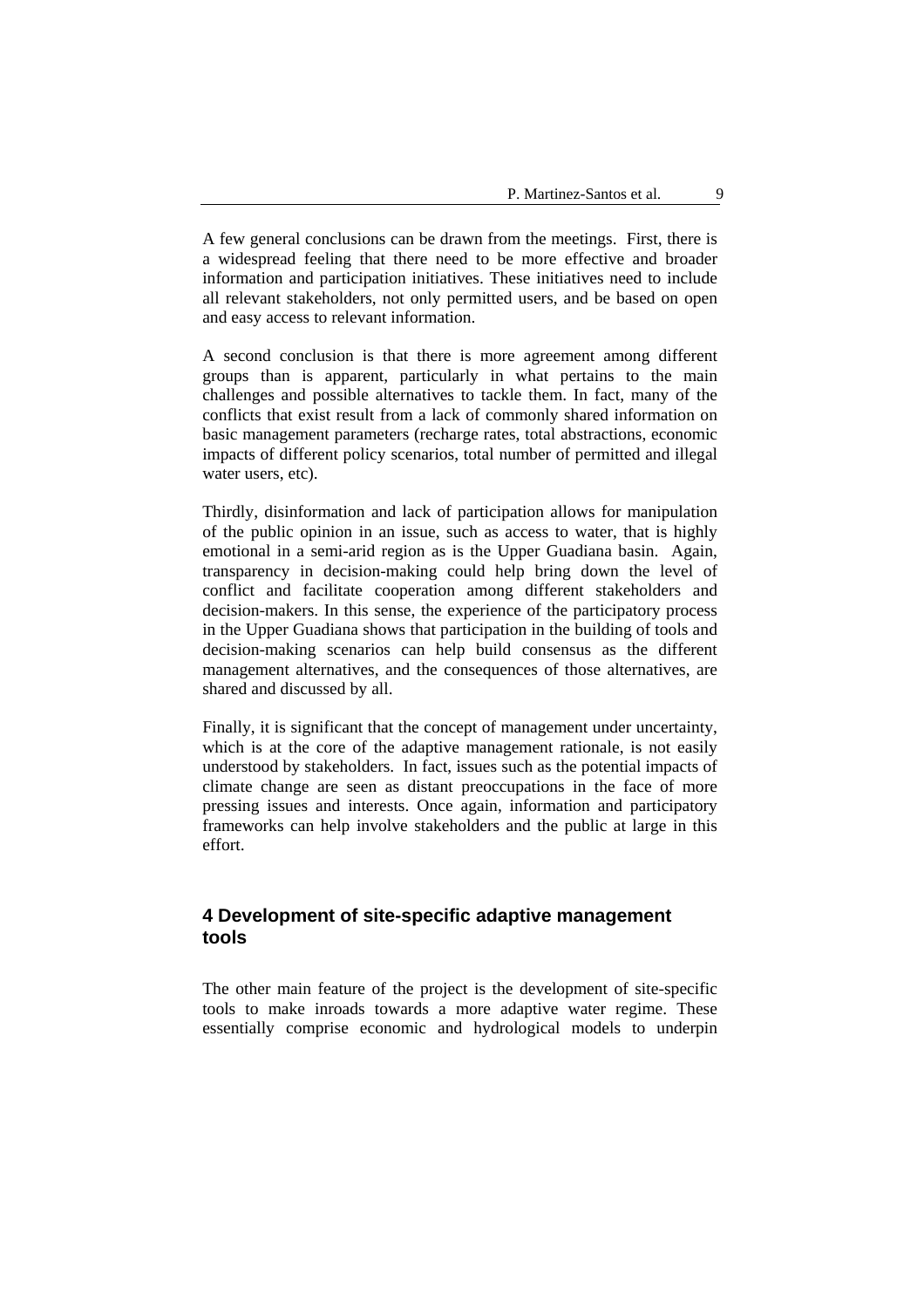#### 10 P. Martinez-Santos et al.

participation in decision-making (Figure 3). Both types of models were requested by the stakeholders and developed from scratch in order to facilitate their understanding and foster stakeholder participation (Varela-Ortega et al 2007a and 2007b; Martinez-Santos et al 2007). The stakeholder meetings explained in the previous section contributed to identify the main drivers that are likely to affect present and future water management. These were in turn used to devise a series of plausible scenarios to be tested by the models. Models ultimately aim at identifying the likely impacts of each of the different scenarios on the main stakeholder collectives. In the case of the Guadiana Basin Authority or the environmental conservation groups, these refer to the possibility of recovering the aquifer and its associated wetland ecosystems within the deadlines of the WFD; on the other hand, farmers are more interested on income-related effects or on an eventual exhaustion of the groundwater resources.



**Fig 3.** Methodological framework for stakeholder participation in the development of scenarios and tools for agro-economic modelling (Varela-Ortega et al 2006a)

Given the share of irrigation in the area's water consumption, there is a need to integrate the agricultural and water sectors within the policy context. This implies a recognition of newer developments on the policy front, which include the WFD and the different reforms of the Common Agricultural Policy (CAP). The need for a joint interpretation of water and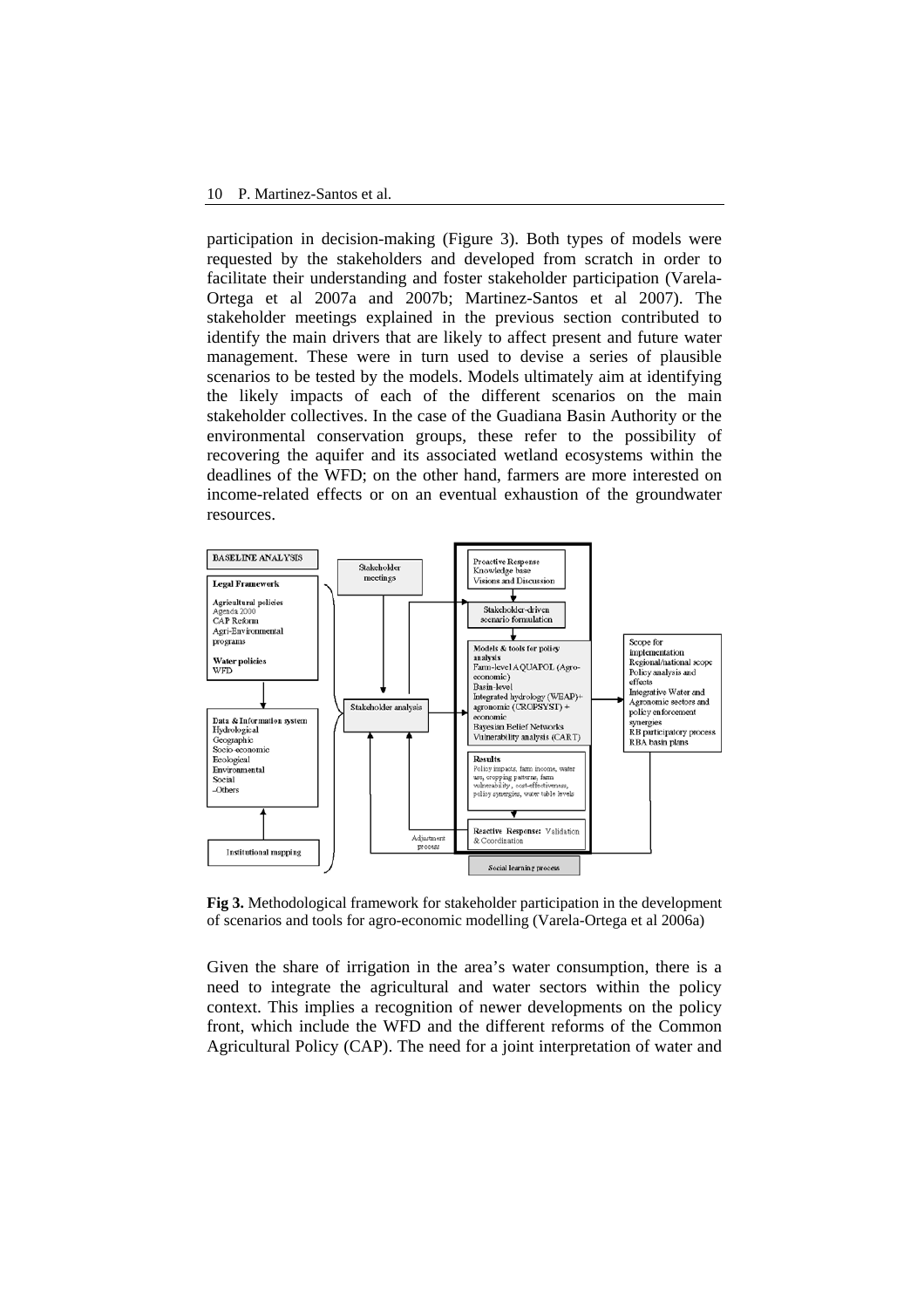agricultural policies stems from the Guadiana's long-lasting lack of policy integration, which has resulted in disruptive, non-coherent outcomes. These include remarkable ecological impacts on internationally-reputed wetlands, aquifer depletion and social unrest in the rural communities. Within the present social context, adaptive management strategies can be an advantage for selecting efficient and socially-accepted instruments that will seek to assure the environmental requirements of the WFD, while also maintaining the socio-economic viability of the rural livelihoods at tolerable social costs.

Water policies have traditionally been based on the imposition of a strict water quota regime with no compensation to the farmers for their derived income loss. These policies have created long standing social conflicts, while also giving rise to free-riding behaviour among irrigators and uncontrolled well-drilling. The Guadiana Basin Authority has not been capable of enforcing these policies to its full application, due to the large social costs implied. In turn, the new CAP programs have evolved to progressively include environmental regulations into the direct payment scheme. These are cross compliance mechanisms that seek to assure a competitive and environmentally-concerned multifunctional agriculture. Seeking synergies between these two main policies remains crucial and is still not fully explored.

Integration between policy drivers is therefore important (Mejias et al 2004). There are, however, other drivers to take into account in order to devise plausible scenarios. Aside from providing an informal participation framework, stakeholder meetings have prepared the grounds for selecting such policy-relevant drivers. These are based upon the discussions and participation of the key water actors. The scenario-building capacity of the stakeholders' participatory process is one of the clear advantages offered by the adaptive management approach. This is in turn reflected in the modelling tools and outcomes. Active stakeholder involvement has substantially enriched the prediction and simulation potential of the agroeconomic and hydrological models.

Policy drivers have been used in the context of the NeWater project to elaborate a set of simulations based on the public policies currently in place in the Upper Guadiana basin. As stated above, these include the WFD or the CAP programs alongside with the national water policies under different types of policy instruments. Take for instance water quotas, agri-environmental programs, CAP subsidies, single-farm payments or cross-compliance schemes (Varela-Ortega 2007).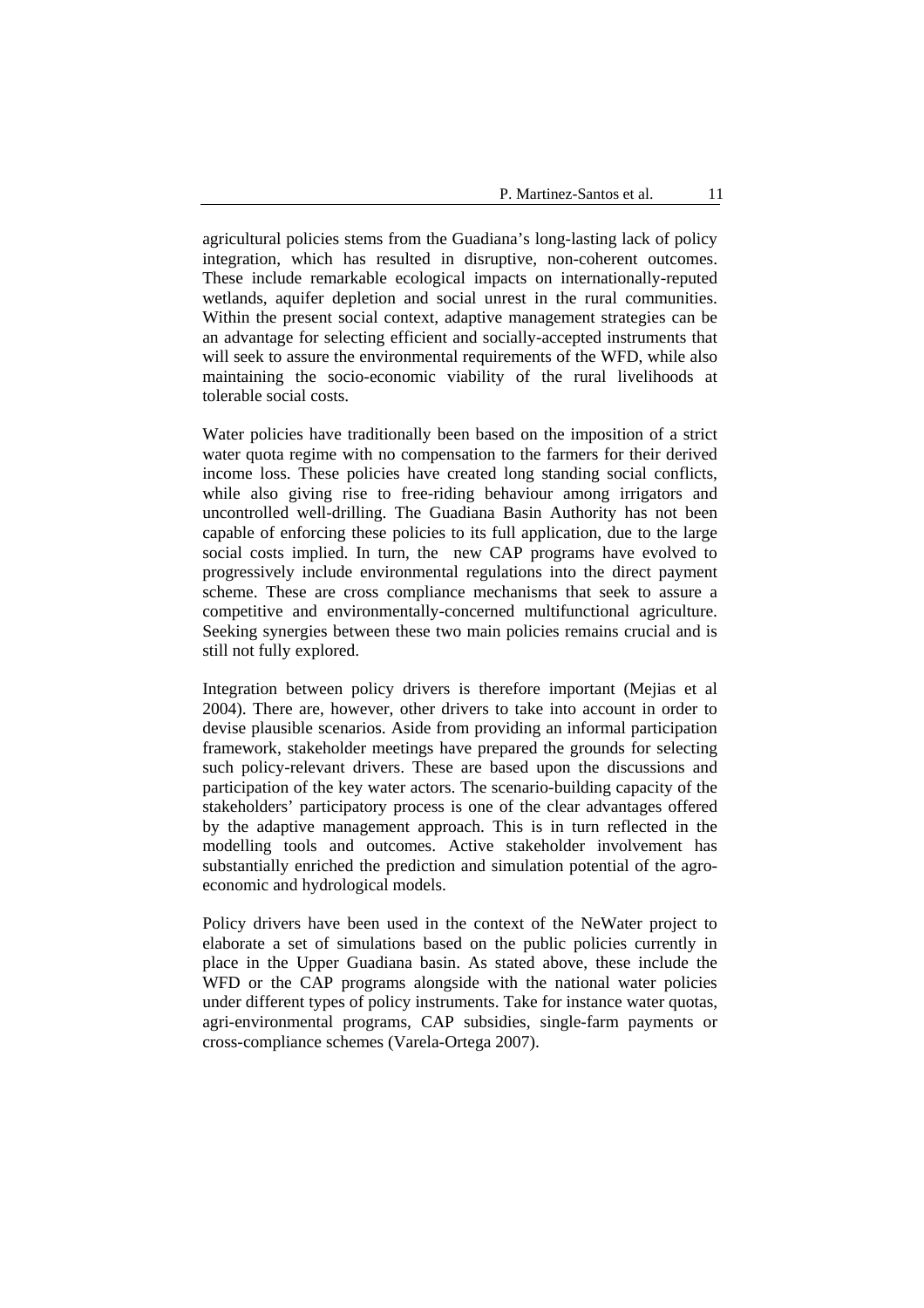On the other hand, those drivers identified by the stakeholders have also played a part in the simulations. In the case of agroeconomic models these include the establishment of a water rights' markets, legalizing illegal wells (Blanco et al, 2007), selling water rights to a public water distribution agency (Carmona and Varela-Ortega, 2007), the capacity of the water authority to enforce the legally established water quotas and the vulnerability of the different types of farmers (Varela-Ortega et al, 2007b). Hydrological modelling work caters for the most relevant of these for groundwater conservation purposes, while it also includes other potentially important drivers such as climate change or the reallocation of an existing water transfer into the region (Martinez-Santos 2007).



**Figure 4.** Implementation process of the stakeholder meetings for agro-economic modelling (Varela-Ortega et al 2006a).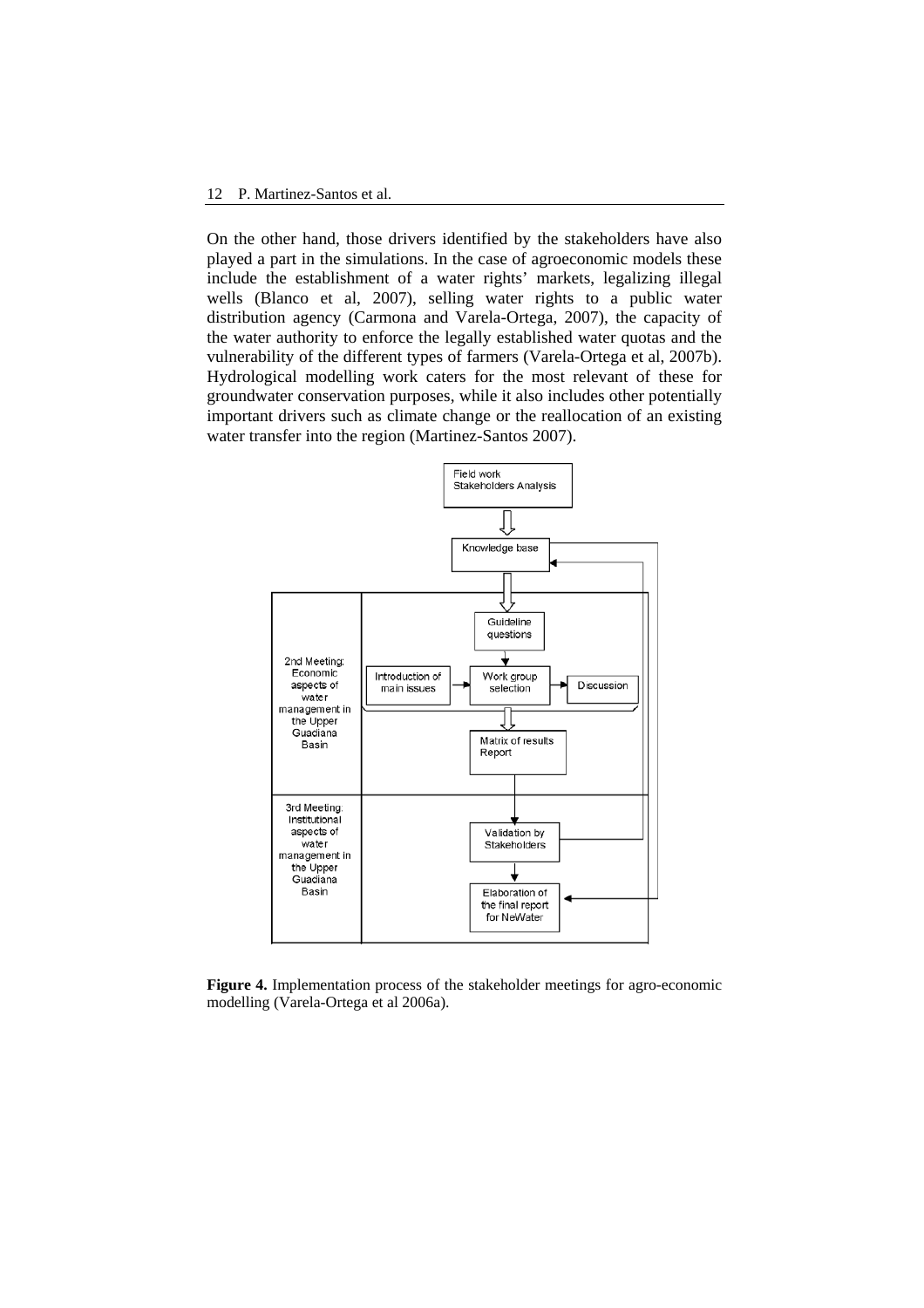Figure 4 summarizes the steps involved in the scenario building process. As shown, successive stakeholder meetings allow for an iterative approach. Modelling tools and baseline information were discussed during the initial meetings, while subsequent encounters served the purpose of validating the results of modelling work. Note that stakeholder involvement was not limited to the meetings, but also took place through individual interviews. Thus the scenario-design process comprised several steps. This comprises an initial study of the general framework, including a hydrological, agronomic, socio-economic and political framework analysis. Fieldwork and stakeholder analysis in the study area ensued, providing a knowledge base about characteristics of farms and crops in the Upper Guadiana Basin, and about stakeholder interests and potentials. This knowledge base allowed to develop a series of questionnaires for each of the different thematic meetings, aimed at guiding the discussion on socioeconomic, institutional and hydrological aspects of water management. Discussion outcomes were used to elaborate a matrix of results. Outcomes were put to the stakeholders for validation, and led to the elaboration of a final report for each of the meetings.

While the hydrological and agroeconomic models are yet to be coupled, separate simulations already allow to draw a series of meaningful results. These can be summarized as follows:

- (1) Recovering the area's ecosystems within the deadlines established by the Water Framework Directive will be difficult, if possible at all.
- (2) Illegal pumping may offset the effects of water-saving policies even if limitations on water consumption are imposed on legal users.
- (3) If strictly enforced, water-saving policies may also inflict significant farm-income losses. Small farmers, whose ability to diversify the crop is lower, will be the most vulnerable to the Common Agricultural Policy single-farm payment. This is in turn likely to result in farm extensification throughout the study area.
- (4) Farmers located in the western and boundary areas of the aquifer appear the most vulnerable to potential water shortages derived from aquifer exhaustion.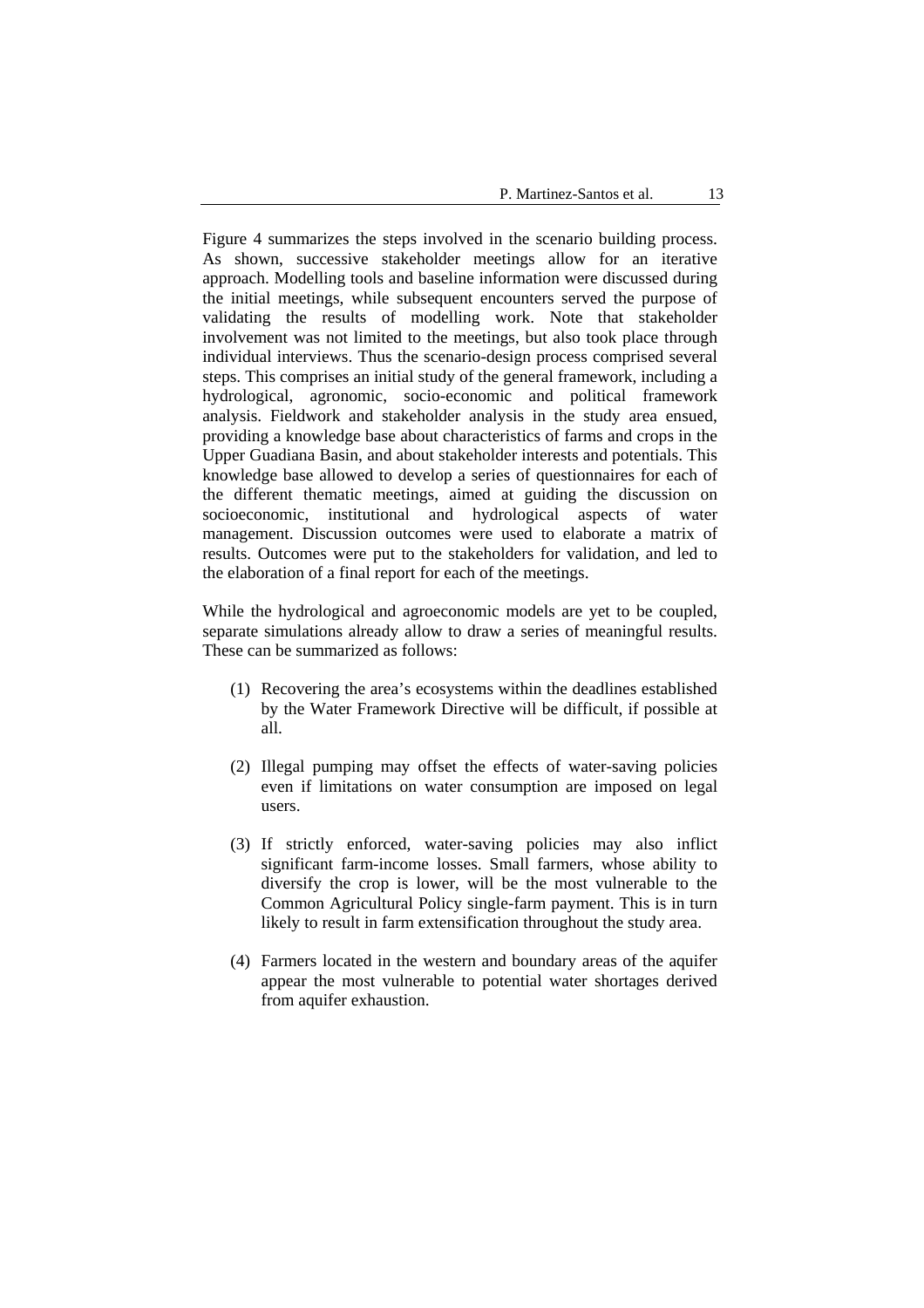In practice, these essentially mean that win-win solutions for the region are highly unlikely. As a result the group did not reach unanimous policy recommendations. This is by no means perceived as a failure of the group, since solutions looked unlikely from the very outset. Rather, the purpose of the work was to take steps down the right road by letting the stakeholders address their own vulnerability under different scenarios. Moreover, the very implementation of an informal forum for public participation is perceived in itself as an achievement given the basin's conflictive nature and the participatory requirements of the WFD.

# **5 Conclusions**

The Upper Guadiana basin provides an example of the conflict between socioeconomic development based on intensive groundwater irrigation and the conservation of valuable wetland ecosystems. This paper exemplifies how adaptive management may, despite its limitations, constitute a potentially adequate approach to deal with these issues.

From the practical viewpoint, the work carried out aims at making inroads towards adaptive water management. A pivotal element in this endeavor is stakeholder involvement, carried out through a series of meetings in which all key players were represented. Stakeholder meetings served a three-fold purpose. First, to provide an informal framework for public participation, which was perceived as an achievement in itself given the area's longstanding conflicts and the lack of a participatory tradition in water management; secondly, stakeholder involvement established the need to develop a series of site-specific tools (namely hydrological and agroeconomic models); and thirdly, stakeholder meetings identified the area's key drivers for change, which were in turn put into scenarios to be tested by the models. Modelling work ultimately identified the most vulnerable units of the system in the face of plausible future waer management scenarios.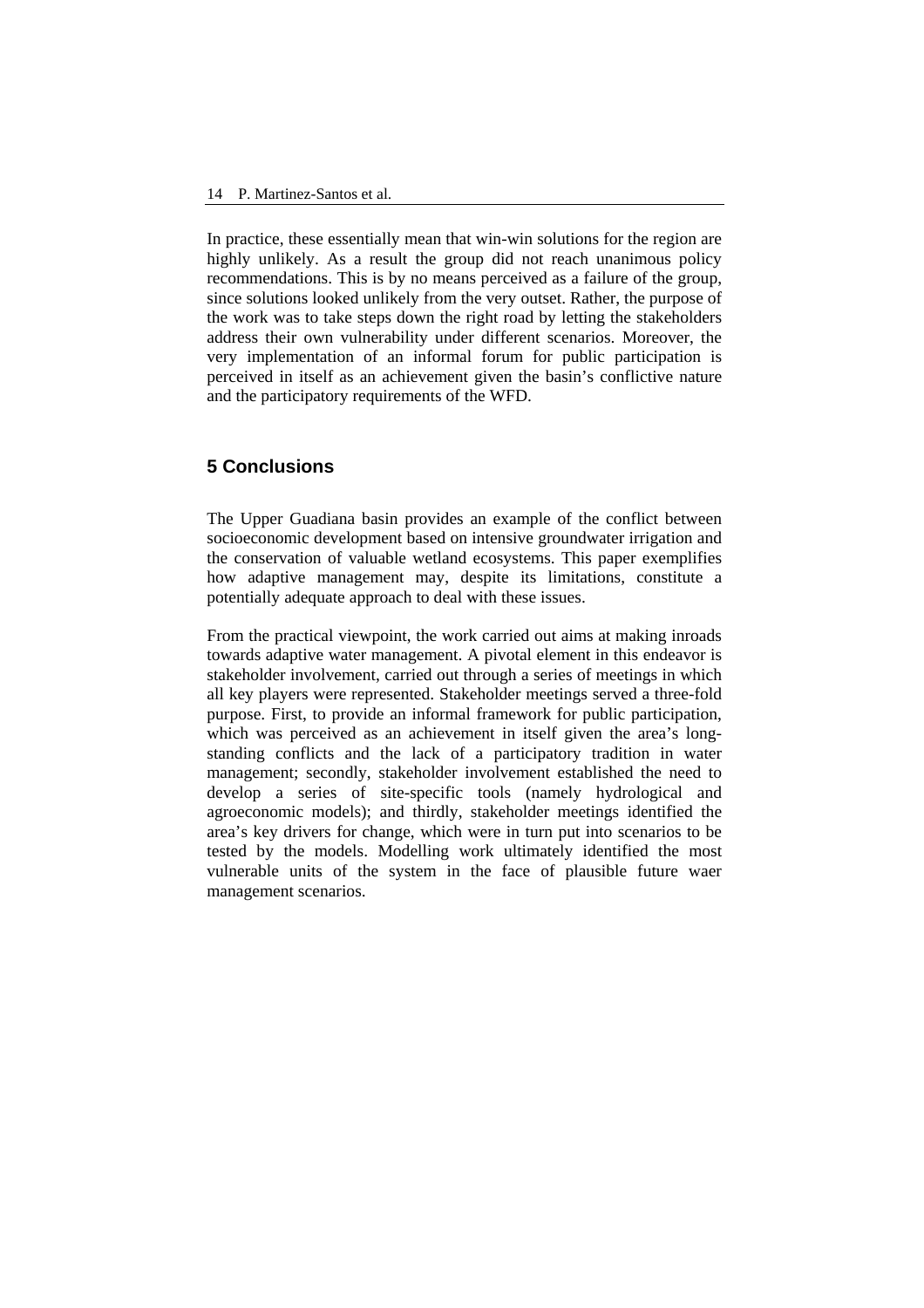#### **Acknowledgements**

This paper has been elaborated under the EU-funded NeWater project (GOCE contract 511179). The authors would like to thank the research teams from the Department of Geodynamics of the Universidad Complutense de Madrid, the Department of Agricultural Economics of the Universidad Politécnica de Madrid and the Geological Survey of Spain, for their ongoing involvement in the project and their unfailing willingness to help in all aspects of everyday work. Our gratefulness is extensive to the Guadiana Water Authority, the Agriculture Department of the Castilla-La Mancha Autonomous Government, the Water User Association of the Mancha Occidental aquifer, the World Wildlife Fund-ADENA Spain and every other collective and individual who may have contributed to the success of the project.

#### **References**

- Allan C and Curtis A (2003). Learning to implement adaptive management. *Natural Resource Management* 6(1):25-30.
- Blanco I, Varela-Ortega C, Flichman G (2007). Cost effectiveness of water policy options for sustainable groundwater management: a case study in Spain. First International Conference on Adaptive and Integrative Water Management (CAIWA), 12-15 November 2007, Basel, Switzerland.
- Carmona G, Varela-Ortega C (2007). Integration of bayesian networks and agroeconomic models as a decision support system for water management in the Upper Guadiana basin, Spain. First International Conference on Adaptive and Integrative Water Management (CAIWA), 12-15 November 2007, Basel, Switzerland.
- Correa, J. (2007a). Análisis del desarrollo del foro de diálogo de partes interesadas en la gestión del agua en el alto Guadiana. NeWater Project. Internal report. Centre pour l'Ingenierie de l'Agriculture et de l'Environnement (CEMAGREF), Montpellier, France. 22p.
- Correa, J. (2007b). Análisis de los resultados del foro de diálogo de partes interesadas en la gestión del agua en el alto Guadiana. NeWater Project. Internal report. Centre pour l'Ingenierie de l'Agriculture et de l'Environnement (CEMAGREF), Montpellier, France. 13p.
- Downs P and Kondolf G (2002). Post-project appraisals in adaptive management of river channel restoration. *Environmental Management* 29(4):477-496.
- Fornés J., Rodríguez J.A., Hernández-Mora N., Llamas M.R. (2000). Possible solutions to avoid conflicts between water resources development and wetland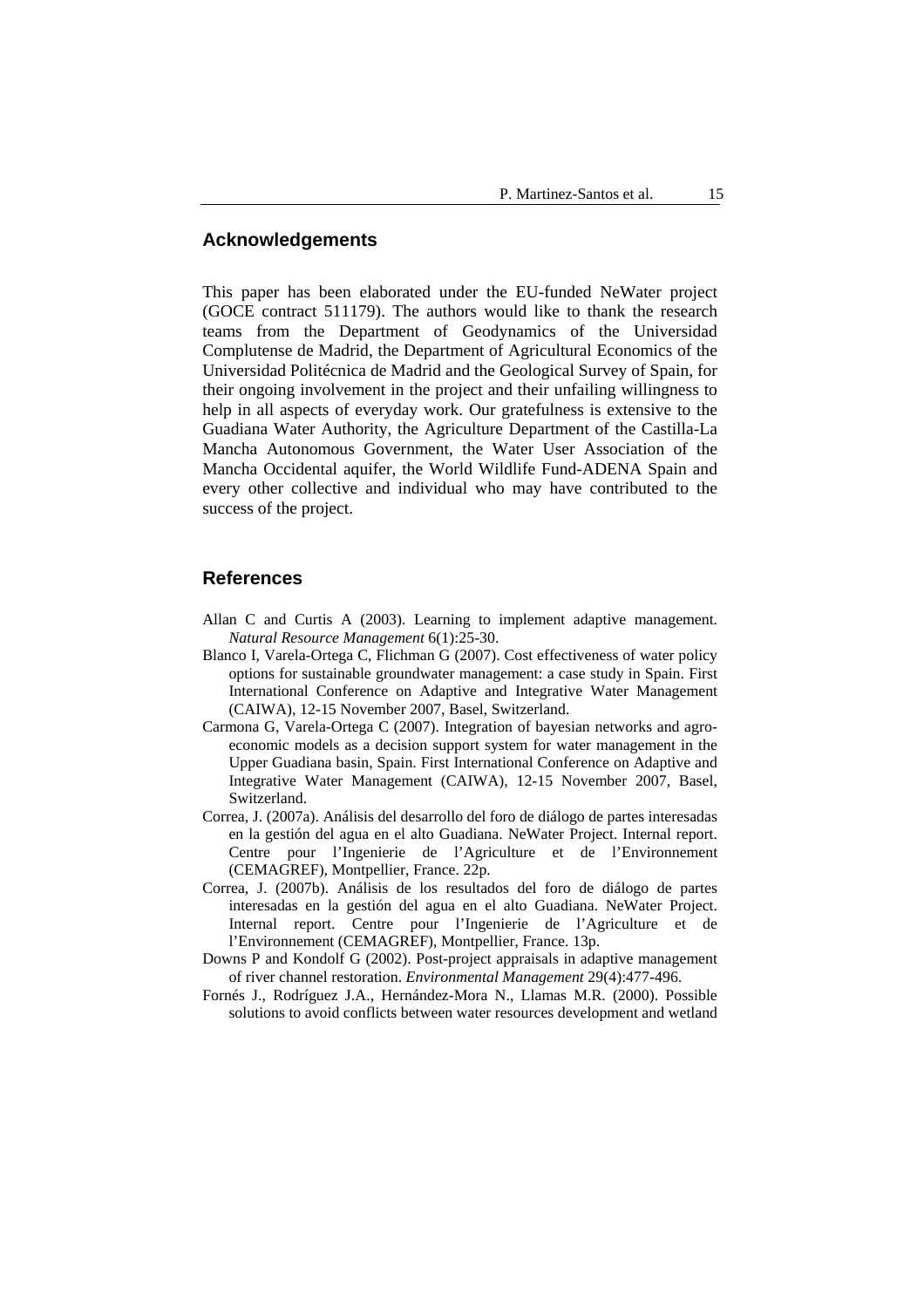conservation in the Mancha Humeda Biosphere Reserve, Spain. *Phys. Chem. Earth.* 25 (7) 623-627.

- Garrido A., Martínez-Santos P., Llamas M.R. (2006). Groundwater irrigation and its implications for water policy in semiarid countries: the Spanish experience. *Hydrogeology Journal,* 14 (3) 340-349.
- Gunderson L (1999). Resilience, flexibility and adaptive management. *Ecology and Society* 3(1):7.
- Holling CS (1978). Adaptive environmental management and assessment. Wiley, New York.
- Holling CS (2001). Understanding the complexity of economic**,** ecological and social systems. *Ecosystems* 4: 390-405.
- Lee K (1999). Appraising adaptive management. *Ecology and Society* 3(2):3.
- Llamas MR (1988). Conflicts between wetland conservation and groundwater exploitation: Two case histories in Spain. *Environmental Geology and Water Sciences* 11(3):241-251.
- Llamas, M.R., Martínez-Santos P., 2005. Intensive groundwater use: silent revolution and potential source of social conflict, Guest Editorial, *Journal of Water Resources Planning and Management* 131 (5) 337-341.
- Llamas, M.R. and P. Martinez-Santos (2006). Significance of the *Silent Revolution* of intensive groundwater use in world water policy. In: Rogers, P.P., M. R. Llamas and L. Martinez-Cortina (eds): *Water Crisis: Myth or Reality*. Marcelino Botin Water Forum 2004. London: Taylor and Francis p163-180
- Martinez-Santos P (2007). Hacia la gestión adaptable del acuífero de la Mancha Occidental. PhD Dissertation. Universidad Complutense de Madrid, Spain. 383p.
- Martinez-Santos P, Llamas MR, Martinez-Alfaro PE (2007). Vulnerability assessment of groundwater resources: a modelling-based approach to the Mancha Occidental aquifer, Spain. Paper submitted to Environmental Modelling & Software.
- Mejías, P., C. Varela-Ortega and G. Flichman (2004). Integrating Agricultural Policies and Water Policies under Water Supply and Climate Uncertainty. *Water Resources Research.* 40(7). (W07S03, doi:10.1029/2003WR002877).
- Pahl-Wostl C, Downing T, Kabat P, Magnuszewski P, Meigh J, Schlüeter M, Sendzimir J y Werners S (2005). *Transition to Adaptive Water Management: NeWater project.* Submitted to Water Policy. NeWater Working Paper X, Institute of Environmental Systems Research, University of Osnabrück.
- Stankey G, Bormann B, Ryan C, Shindler B and Sturtevant V (2003). Adaptive management and the Northwest Forest Plan: rhetoric and reality. *Journal of Forestry* 101(1).
- Turner K., S. Georgiou, R. Clark, R. Brower and J. Burke (2004). Economic valuation of water resources in agriculture. From the sectoral to a functional perspective of natural resource management. FAO Water Reports N 27. FAO, Rome.
- Varela-Ortega C (2007). Policy-driven determinants of irrigation water use and environmental protection: a case study in Spain. In: Molle, F. and Berkoff, J.